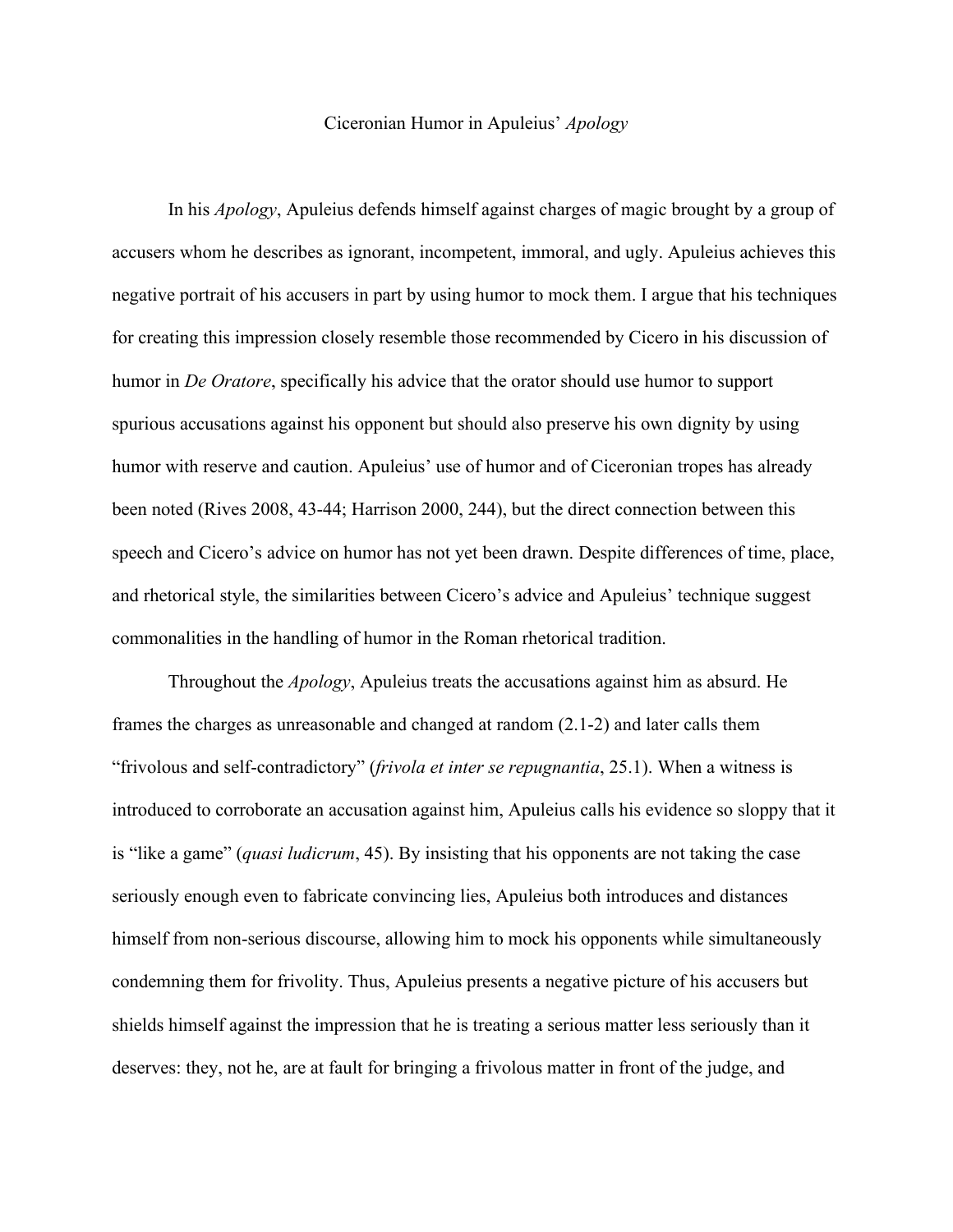therefore his use of humor against them is justified as part of his defense. Apuleius' strategy reflects Cicero's advice that the orator should not seem to be making jokes merely for the sake of making jokes, because that will make him seem to be courting a superficial laugh (*De Orat*.  $2.246 - 7$ ).

Apuleius also follows Cicero's suggestion that humor can divert scrutiny from unsupported implications (*De Orat*. 2.240). While he does sometimes openly insult them, Apuleius also disguises his criticisms of his accusers, notably when he implies that one, Aemilianus, murdered his relatives: "for it has not been long since numerous deaths of relatives gilded you with undeserved legacies, whence the name 'Charon' belongs to you more rightly than from that extremely repulsive face of yours" (*Neque enim diu est cum te crebrae mortes propinquorum immeritis hereditatibus fulserunt, unde tibi potius quam ob istam taeterrimam faciem Charon nomen est*, 23.7). The implication that Aemilianus murdered his relatives is not supported in context, but Apuleius obviates the need for other evidence by tying Aemilianus' murderousness to his repulsive face, which was presumably apparent to his audience. Aemilianus cannot defend himself against the charge of an ugly face because proving that his face was beautiful would still not refute implication of murder. Cicero implicitly recommends such a strategy when he demonstrates difficulty of dismissing criticism supported by one's personal appearance (*De Orat*. 2.262). The implication remains without Apuleius having to actively assert its truth, and the humorous insult conceals its outrageousness.

Finally, Apuleius follows Cicero's example in his decision not to evoke absurdity when laying out weighty accusations. Cicero recommends that the orator should use harsher techniques than humor when presenting his opponent as a serious criminal (*De Orat*. 2.237), and Apuleius follows this precept in his condemnation of Herennius Rufinus. Apuleius presents Rufinus as the